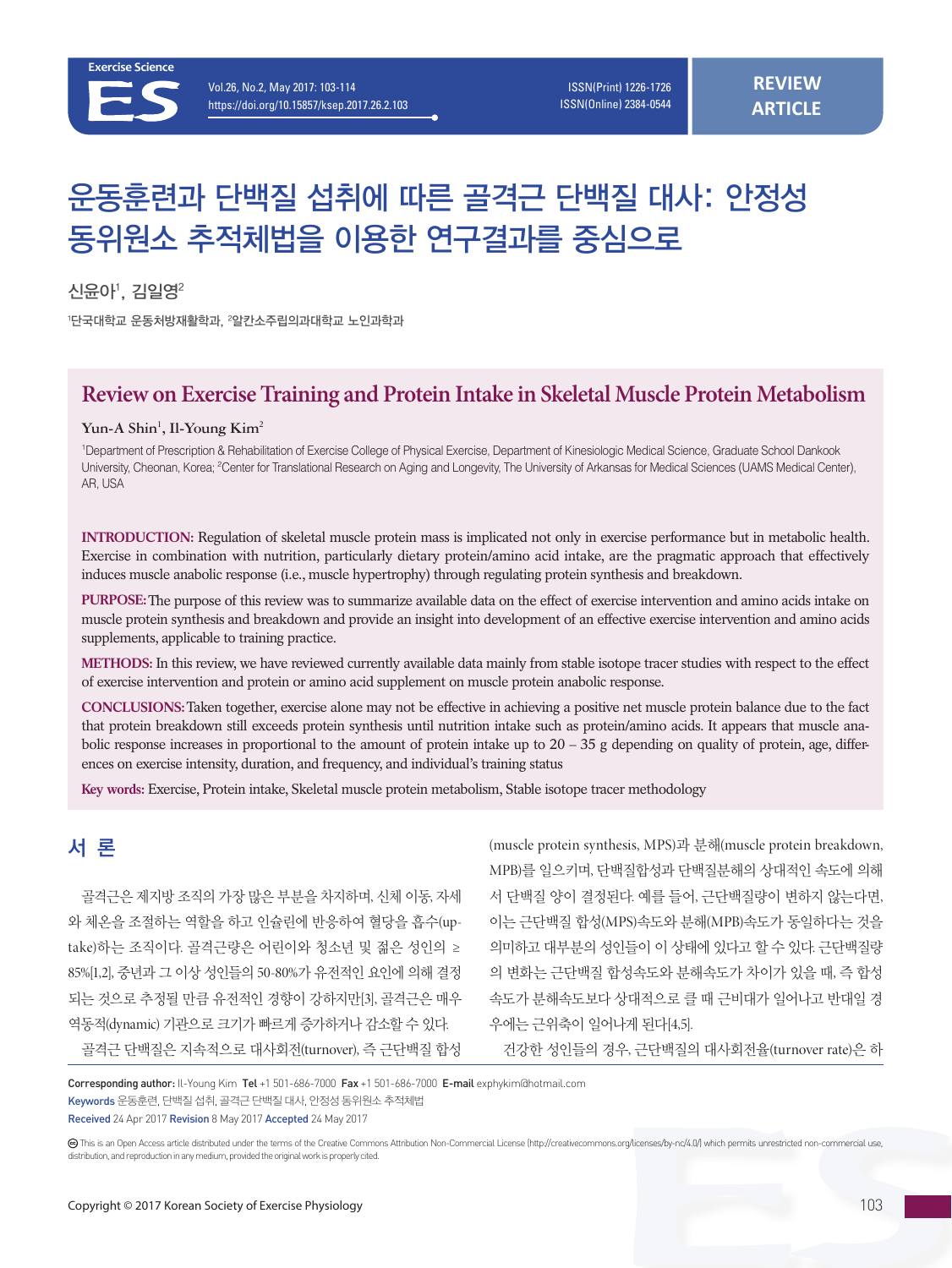# FS

루에 1-2% 정도로 보고된다[6]. 근단백질 대사회전율은 단백질합성과 분해에 관여하는 신호전달기전의 활성도, 유전인자의 전사 및 단백질 분해 관련 효소 등의 작용이 관여한다[6]. 운동은 이들에 영향을 미치 는 주요한 인자로[7], 운동은 근단백질 합성(MPS)을 40-150%까지 증가 시킨다[8]. 또한 운동은 테스토스테론, 인슐린, 성장호르몬 및 인슐린 유사 성장인자(insulin-like growth factor, IGF-1)와 같은 근단백질 합성 과 관련된 것으로 보고된 호르몬의 변화도 유도하여 근단백질 합성속 도에도 영향을 주는 것으로 보고되었다[9]. 그러나 공복상태에서의 운 동은 근단백질 분해(MPB)도 증가시키므로 순 단백질균형(NPB)은 여 전히 부적상태(분해>합성)에 있게 된다[10]. 아미노산이나 단백질의 섭취를 통한 혈중 아미노산 가용도(availability) 증가도 근단백질 합성 (MPS)을 자극하여 순 단백질균형(NPB)을 증가시키지만[7], 저항성운 동과 영양소(특히 필수아미노산) 섭취 병행은 보다 효과적으로 단백질 균형을 증가시키므로[11] 저항운동과 아미노산/단백질을 같이 병행하 는 것이 바람직하다.

그러나 저항운동에 따른 동화작용 효과는 오랫동안 연구되어 왔으 며 근력과 근비대와 관련된 많은 효과들이 입증되었음에도 불구하고 운동과 아미노산/단백질 섭취에 따른 근단백질 합성과 분해에 대한 급성(acute) 반응과 운동훈련에 따른 장기적(chronic) 반응에 대한 결 과는 일치되지 않는 다양한 결과들[12-14]이 보고되고 있어 대사적 기 전은 아직까지 미흡한 실정이다. 뿐만 아니라 근력과 근비대를 위한 운 동과 단백질 섭취량은 개인마다 "요구량"의 차이가 있는데, 개인의 체 력수준과 훈련상태에 따라 운동강도와 운동종류 및 단백질 요구량은 개인 간 몇 배 이상의 차이를 나타내게 된다[7,8,12]. 따라서 근단백질 합성을 위한 운동과 단백질 섭취를 위해서는 다양한 조건에 대한 고 려와 보다 적절한 운동방법 및 섭취량을 위한 고찰이 필요할 것으로 생각된다. 안정성 동위원소 추적체법(stable isotope tracer methodology) 은 사람을 대상으로 한 대사반응에 운동 및 단백질 섭취와 관련된 근 단백질 합성효과에 대한 보다 명확한 증거를 제시해 줄 수 있는 방법 으로, 국외에서는 많이 활용되고 이를 근거로 한 결과가 많이 제시되 고 있지만 국내에서는 많은 실험과 보고가 이루어지지 않아 아직까지 특히 운동분야에서는 접근이 어렵고 적용되지 못하고 있다.

이에 이 논문에서는 운동과 식이 섭취에 따른 골격근 단백질의 역 동적인 대사를 이해하는데 큰 역할을 해온 안정성 동위원소 추적체법 을 소개하고, 운동과 관련하여 골격근 단백질 대사에 영향을 줄 수 있 는 요인들, 식이섭취 방법 및 종류에 따른 근단백질 합성반응의 결과 들을 분류하여 논의하고자 한다. 이러한 논의는 경기력 및 건강증진을 위한 다양한 목적으로 근력과 근비대를 효과적으로 도모하고자 하는 운동선수들과 일반인들에게뿐만 아니라 건강증진을 위한 목적으로 하는 사람들에게 운동훈련과 식이섭취에 따른 골격근 단백질대사의 변화에 대한 정보를 제공할 수 있을 것이다.

# 본 론

# 1. 골격근 단백질 대사회전 측정법

인체는 지속적인 대사회전(turnover) 상태에 있으며, 골격근 단백질 도 마찬가지이다. 즉, 지속적인 단백질합성과 분해과정을 겪고 있다. 근 육량은 단백질합성과 분해의 상대적 속도에 의해서 결정되므로 단백 질대사의 완전한 이해를 위해서는 단백질합성과 분해에 대한 이해가 함께 이루어져야 한다. 그러나 역동적인 인체의 단백질 대사회전을 특 히 생명체가 살아 있는 상태(in vivo)에서 측정할 수 있는 방법은 매우 제한적이며, 이러한 측면에서 안정성 동위원소 추적체법은 가장 신뢰 성 있는 측정기법이라고 할 수 있다. 이 논문에서는 단백질대사속도 분석과 관련한 대표적인 두 가지 안정성 동위원소 기법에 대해서 소개 하고자 하며, 안정성 동위원소측정기법에 대해서 논의하기 전에 먼저 안정성 동위원소 추적체법을 이해하기 위해 필요한 기본적인 개념에 대해서 간략하게 설명하고자 한다.

## 1) 안정성 동위원소 추적체(Stable isotope tracer)

인체는 다양한 원소로 이루어져있고 각각의 원소는 하나 또는 그 이상의 안정성 동위원소를 가지는 경우가 많다. 동위원소란 양성자수 는 동일하나 중성자수의 차이로 인해 발생하는 무게차이가 존재하는 동일한 원소로 화학적 성질은 차이가 없다. 예를 들어 탄소는 총 2개의 안정성 동위원소(즉, 12C과 13C)가 존재하는데, 이들은 중성자 숫자가 각각 6개 또는 7개인 차이만 존재한다. 자연계에 존재하는 안정성 탄 소동위원소는 12C가 약 98.89%, 13C는 1.11% 존재한다. 시간경과에 따 라서 스스로 붕괴하며 방사성에너지를 발산하는 방사성 동위원소와 는 달리 안정성 동위원소는 안정한 상태로 존재하므로 인체에 유해하 지 않으며, 인체내의 모든 탄소는 안정성 동위원소로 이루어져있다. 대 사연구에서 가장 많이 사용되는 동위원소는 <sup>13</sup>C, <sup>2</sup>H, <sup>15</sup>N, <sup>17</sup>O, <sup>18</sup>O인데 이들은 각각의 가장 흔한(가장 가벼운) 동위원소 즉, <sup>12</sup>C, 'H, '<del>'</del>N, ''O 에 비해 자연계(생명체)에는 그 비율이 아주 작다[15]. 안정성 동위원소 추적체란 이와 같은 무거운 안정성동위원소(예, 13C)가 하나 또는 그 이 상 표지되어 있는 생합성물질(예, <sup>2</sup>H5-phenylalanine)을 말한다. <sup>2</sup>H5phenylalanine은 단백질대사 연구에서 많이 사용하는 아미노산 추적 체로[16] 5개의 중수소(deuterium, <sup>2</sup>H)가 표지된 페닐알라닌(phenylalanine)을 말한다. 안정성 동위원소를 이용한 대사연구는 이와 같은 추 적체를 다양한 방법으로 체내에 주입하는데(여기서는 primed continuous infusion방법에 국한하여 설명할 것임), 주입된 추적체와 체내에 생성되어 존재하는 동일한 물질, 즉 기질(tracee)간의 질량차를 바탕으 로 이들 간의 비율, 동위원소 인리치먼트(isotopic enrichment, e.g., tracer to tracee ratio)을 구하고 이를 이용해 기질의 대사속도를 추정하는 방법이다[15,17].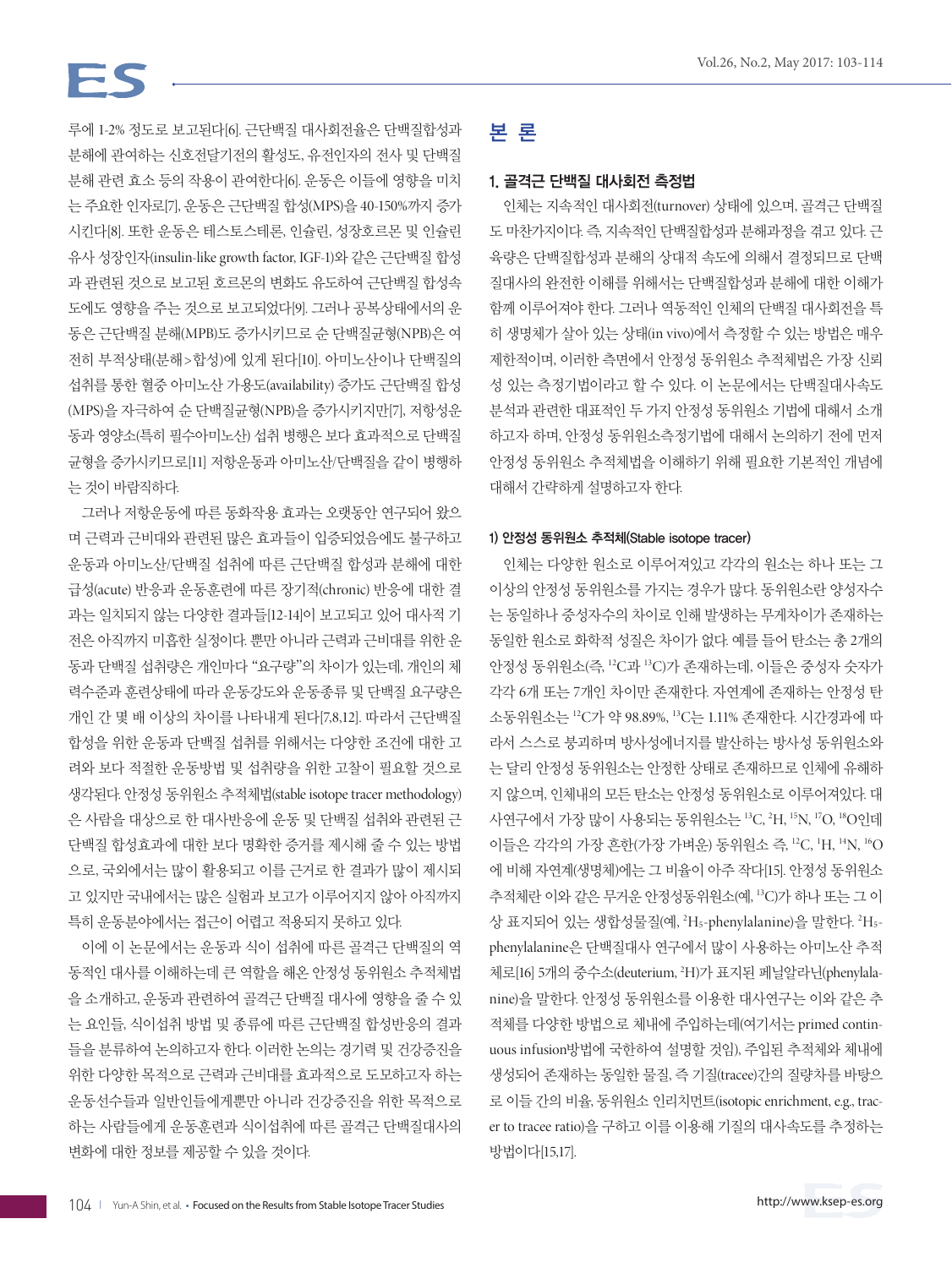#### 2) 동위원소 인리치먼트(Isotopic enrichment)

안정성 동위원소 추적체법은 일반적으로 "프라이밍 용량(priming dose)"을 주입한 후, 일정속도로 동위원소 추적체(예, 2 H5-phenylalanine tracer)을 주입하는데, 체내로 주입되는 속도(infusion rate, F)와 주 입된 후 체내(보다 정확하게는 특정 pool 내에서)에서 표지되지 않은 동일한 생합성물간의 비율을 통해서 특정기질의 대사속도를 추정하 는 방법이다. 이때 추적체가 해당 풀(pool)에서 차지하는 상대적 비율 을 동위원소 enrichment라고 하고, 가장 흔히 사용되는 동위원소 enrichment의 표현방법은 추적체에 대한 기질의 비율(tracer to tracee ratio, TTR 또는 t/T)이다[15,17]. 예를 들어, 생리학적 안정상태(a physiological steady state), 즉 공복상태에서는 혈중 기질의 농도는 일정하다. 즉, 혈중으로 들어오는 기질(tracee)의 속도(Ra, rate of appearance)와 혈 류에서 제거되는 기질(tracee) 속도(Rd, rate of disappearance)가 일치한 다는 것을 의미한다. 이러한 안정상태 일 때, 동위원소 추적체를 프라 이밍한 후, 일정속도로 주입하게 되면 시간이 지남에 따라서 TTR이 증 가하다가 어느 시점 이후부터는 고원(plateau)상태, 즉 TTR이 일정하게 유지되는 상태가 나타난다. 프라이밍의 실질적 목적은 고원에 도달하 는 시간을 줄이기 위함이다. 이때를 plateau enrichment (Ep) 또는 isotopic equilibrium이라고 하고 이때는 기질뿐만 아니라 추적체가 혈중 으로 들어오고 나가는 속도가 동일하게 됨을 의미한다. 다시 말해서 생리학적 안정상태 일 때, 혈중으로 들어오는 기질의 속도(Ra tracee)는 혈류에서 제거되는 기질의 속도(Rd tracee)와 동일하고 체내로 주입되 는 추적체의 속도(Ra tracer, F)는 혈류에서 제거되는 추적체의 속도(Rd tracer)와 동일하게 된다. 이와 같은 관계로부터 Ra tracee (=Rd tracee) = F/Ep 공식을 유도해낼 수 있고 추정해낼 수 있다. Tracer enrichment분석은 gas chromatography-mass spectrometry (GCMS) 또는 liquid chromatography-mass spectrometry (LCMS)를 이용한다[15,17].

#### 3) 골격근 단백질 분석방법

안정성 동위원소 추적체를 이용한 골격근 대사속도 측정법은 크게 두 가지, 즉 추적체 희석법(tracer dilution method)과 추적체 편입법 (tracer incorporation method)으로 나눌 수 있으며[15,17], 단백질대사 속도는 이 두 가지 방법을 병행 이용해 추정할 수 있다. 이 두 가지 방 법을 병행한 전구체-생성체관계(precursor product relation)를 이용한 근단백질 합성률(fractional synthesis rate, FSR)[18] 및 분해율(fractional breakdown rate, FBR)[19] 추정과 동정맥균형(arteriovenous balance, AV balance) 기법 및 동위원소법을 이용한 대퇴 골격근 단백질 대사속도 추정 방법은 다음과 같다.

# (1) 골격근 단백질 합성률(FSR)

골격근 단백질 합성속도와 단백분해속도를 측정하기 위해 가장 널

리 사용되는 방법은 전구체-생성체 관계를 토대로 주입한 추적체 아미 노산이 단백질로 편입되는 속도를 통해 추정하는 단백질합성률(FSR) 과 Ep에 도달한 후, 추적체 주입을 멈춘 후 enrichment가 감소되는 속 도(decay rate)를 통해 추정하는 단백질분해율(FBR)을 추정하는 것이 다. 이 분율은 총 단백질량(total protein pool size) 중 단위시간당 새롭 게 합성된 또는 분해된 단백질량(%/hour)을 의미한다.

FSR을 구하는 방법은 다음과 같다. 근단백질 FSR측정을 위해 먼저 인체 내에 아미노산 추적체(예, d5-phenylalanine)를 특정속도로 주입 (primed continuous infusion)하여 Ep에 이르게 되면, 시간간격(예, 3시 간)을 두고 두 번의 근육조직을 채취한다. 채취한 근육샘플을 적절하 게 전 처리한 후에, 근세포질 내에 존재하는 아미노산 풀(전구체 풀)을 분리한 후, 주입한 아미노산 추적체(즉 phenylalanine)의 enrichment를 GCMS 또는 LCMS를 이용하여 분석한다. 이렇게 분석된 값을 intracellular precursor amino acid enrichment (IC precursor enrichment)라 고 한다. 생리학적으로 안정상태에서의 FSR값 측정은 IC enrichment 가 안정상태(steady state)임을 전제로 한다[15]. 그 다음은 근단백질을 분리하고 이를 아미노산으로 분해한 후, 추적체(phenylalanine)의 enrichment를 분석한다. 이를 protein-bound amino acid enrichment (BP enrichment)라고 한다. 이 방법을 이용해서 개별단백질(예, myosin heavy chain) [20] 또는 단백질군(예, 미토콘드리아)[21], 전체조직 단백 질(mixed protein) [16,22]을 분리해서 각각의 FSR을 구할 수 있는다. FSR (%/hour) 값은 증가한 BP enrichment (변화값)을 IC enrichment 평 균값으로 나누고 다시 경과한 시간(3시간)을 나눈 후 %값으로 처리하 기 위해서 100을 곱하면 시간당(해당하는) 총 단백질량(pool size)의 몇 %의 단백질이 새롭게 만들어졌는지를 계산할 수 있다. 절대값(즉, 단백 질합성속도)은 FSR에 총 단백질량(pool size)을 곱해서 얻을 수 있다. 지금까지는 생리학적 안정상태를 전제한 경우, 즉 공복상태 및 휴식을 취하고 있는 상태에서의 측정을 설명하였는데, 비안정상태(non-steady state)일 때, 예를 들면 영양분섭취(예, 단백질/아미노산섭취) 후 FSR 측 정방법에 대해서는 좀 더 복잡한 방법이 사용된다[16,22].

#### (2) 골격근 단백질 분해율(FBR)

근단백질 FBR 측정도 전구체-생성체 관계를 이용해 추정할 수 있다 [15]. 근단백질 FBR 측정을 위해 FSR 측정에서와 마찬가지로 인체 내에 아미노산 추적체(예, d5-phenylalanine)를 특정속도(primed continuous infusion)로 주입하여 Ep에 이르게 한다. 그 후 FSR 측정법과는 달리 아미노산 추적체 주입을 중단한다. 추적체 주입을 중단하게 되면 동맥 혈에서의 isotopic enrichment가 가장 먼저 감소하게 되고 IC enrichment가 감소하게 된다[15,19]. IC enrichment의 감소는 두 가지 요소에 의해서 영향을 받는데, 첫째는 혈액에서 근육세포 내로 들어오는 추적 체의 상대적인 양이 줄어서이고(즉 tracee 유입이 혈액으로부터 증가하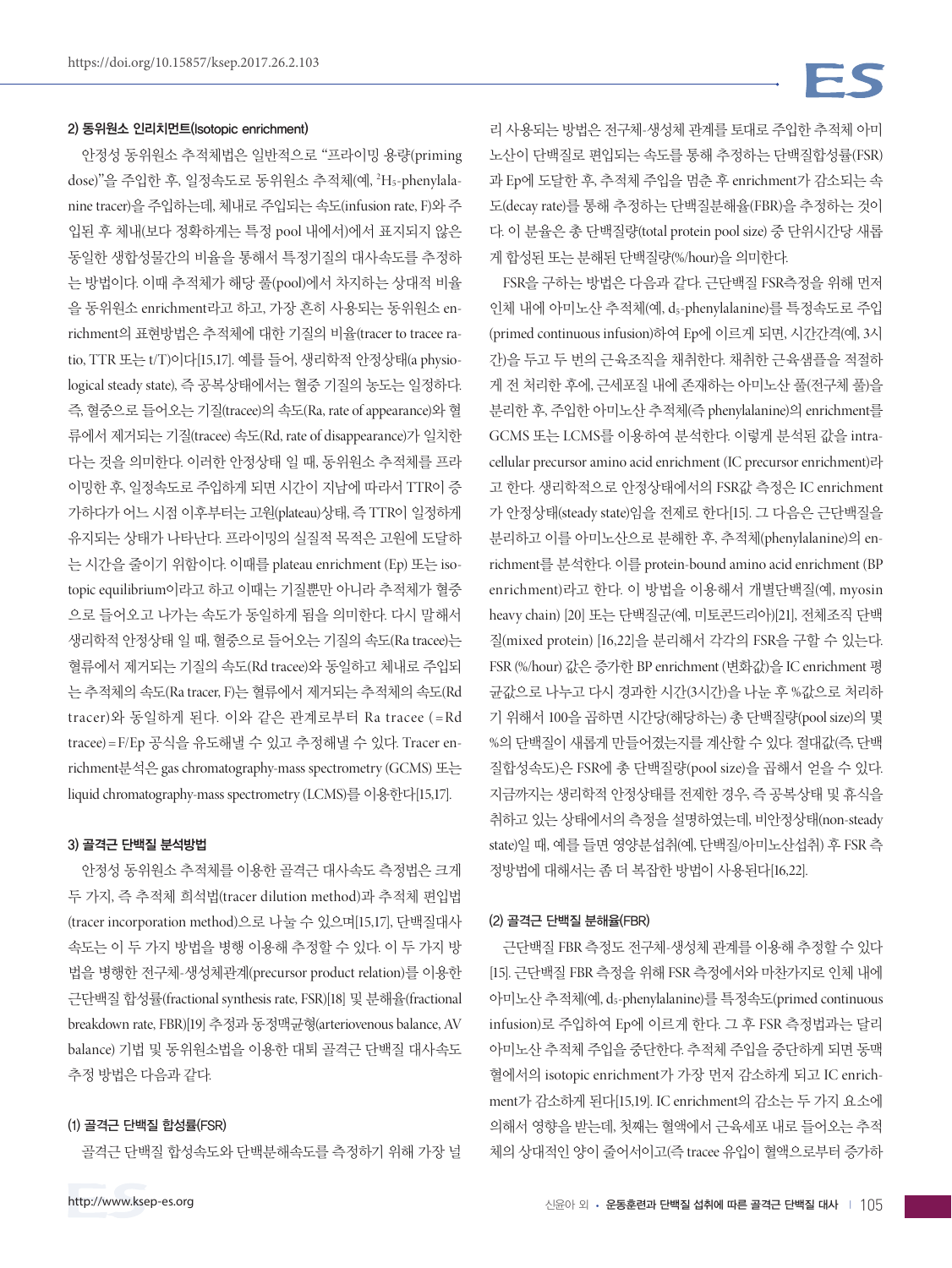# FS

고), 두 번째는 단백질분해(추적체 주입중단에 의해서 단백질분해속도 는 영향을 받지는 않는다)로 인해 출현하는 아미노산(tracee)에 의해서 IC enrichment가 줄어들기 때문이다[15]. 즉, 단백질분해속도가 크면 클수록 IC enrichment의 감소폭은 크다. 따라서 이 기법을 tracee release method라고도 한다[19]. 단백질분해는 동맥혈과 IC enrichment 값, 세포질과 근단백질의 아미노산 풀 사이즈를 분석해서, 그 값을 바 탕으로 FBR값을 추정할 수 있다[15]. FBR측정을 위한 실험에서 아미노 산 추적체 주입을 중단하게 되면 빠른 시간 내(-1시간)에 enrichment값 이 거의 바닥에 이르게 되므로, 이 enrichment가 감소하는 속도와 유 형을 상대적으로 정확히 알기 위해서는 Ep에 도달한 후 한번, 추적체 주입중단 후 1시간 내에 적어도 두 번의 근육샘플, 즉 3번 이상의 근육 생검이 요구된다[15,19]. 혈액샘플은 여러 번 채취하는데 큰 어려움이 없으나 근조직을 짧은 시간 내에 3번을 한다는 것은 피검자에게나 실 험자에게 부담이 된다. 이를 해결하기 위해서 개발된 기법[23]은 세 가 지 서로 다른 안정성 동위원소로 표지된 동일한 아미노산추적체(예, L-[<sup>15</sup>N] phenylalanine, L-[ring-<sup>2</sup>H<sub>5</sub>] phenylalanine, L-[ring-<sup>13</sup>C<sub>6</sub>] phenylalanine)를 주입하고 Ep에 이른 후, 세 가지 다른 시점에서 주입을 중단 한 후, 가장 먼저 중단한 추적체의 주입 중단시점으로부터 한 시간 후 에 단 1회의 근생검을 하게 되면 하나의 근조직에서 3개의 다른 시간 때의 enrichment 값을 구할 수 있으므로 한 시간 동안의 enrichment 감 소패턴을 구할 수 있다[15].

# (3) 동정맥균형/안정성 동위원소 추적법(Arteriovenous balance/stable isotope tracer method)

동정맥균형/동위원소추적법(A-V balance/stable isotope tracer method)을 이용한 단백질대사 연구는 운동을 포함한 다양한 조건에서 대 퇴근육대사에 초점을 두고 이루어져왔으므로[24-27], 여기서는 대퇴 근육의 단백질대사에 중점을 두고자 한다. 동정맥균형기법으로 대퇴 근육으로 들어가는 혈류량과 동맥(모든 동맥에서는 구성성분의 농도 가 일정하므로)과 대퇴정맥에서의 아미노산의 농도를 알게 되면 아미 노산의 순단백질균형(net protein balance, NPB)을 구할 수 있다[15]. Phenylalanine은 근육세포 내에서 산화(oxidation)또는 합성되지 않는 필수아미노산으로 동정맥균형/안정성 동위원소추적법에서 아미노산 추적체로 널리 사용되어왔다[24-27]. 이 경우 페닐알라닌이 근세포 내 로 들어가는 속도는 근단백질합성속도를 반영하고 페닐알라닌이 근세 포 내에서 정맥혈로 나오는 속도는 근단백질분해속도를 반영하게 된 다. 그리고 둘 간의 차가 순단백질균형(net protein balance, NPB)을 반 영하게 되는 것이다. 동정맥 균형기법과 phenylalanine 동위원소 추적 체를 이용할 경우, 동정맥 혈액샘플과 근조직샘플을 통해서 다양한 phenylalanine의 대사속도를 구할 수 있고, phenylalanine이 전체 근단 백질에서의 구성비율(4%)[26]을 계산에 고려해 넣으면 단백질수준에 서의 대사속도, 즉 NPB, 근단백질합성 및 분해속도, 근세포 내로 이동 하는 속도(inward transport)와 밖으로 아미노산 이동속도(outward transport) 등을 계산해낼 수 있다(3 pool model: 동맥, 정맥, 근세포). 만 약 세포간질액 샘플을 추가한다면(4 pool model)[28] 세포질과 세포간 질을 구분할 수 있으므로 근세포막 수송(membrane transport rate)과 혈중에서 세포간질로의 이동속도에 대한 추가적인 정보도 얻을 수 있 다. 동정맥균형/안정성 동위원소기법은 다른 많은 기법에서와 마찬가 지로 장점과 제한점을 가진다. 가장 큰 장점은 FSR과 FBR이 안정상태 (steady state) 일 때를 전제로 하지만[18], 이 기법에서는 안정상태가 전 제되지 않으므로 음식섭취 후와 같은 비안정상태 일 때의 측정이 가 능하다[15]. 또한 FSR과 FBR은 단백질합성과 분해속도를 동일한 시간 프레임에서 보기 어렵다. 그 이유는 일반적으로 FSR은 두 번의 근육 샘플링 간에 일반적으로 2시간 이상의 시간간격이 있으나, FBR 측정 시에는 1시간을 넘지 않아야 한다. 그러나 A-V balance/tracer기법은 동 일한 시간프레임에서 단백질 합성과 분해를 측정할 수 있다. 반면 제한 점도 있는데, 가장 큰 제한점은 동정맥에 관 삽입이 필요하므로 다른 기법에 비해 좀 더 침습성(invasiveness)의 정도가 크다는 것이다. 또한 이 기법을 사용하게 될 때, 피부 근육의 단백질대사를 볼 때에 비하면 덜 영향을 받지만, 다리 근육의 단백질대사를 볼 때에도 근조직 이외 의 다른 조직(예, 지방조직, 뼈조직 등)들의 대사도 어느 정도 반영되기 때문에 순전히 다리근육의 단백질대사만을 볼 수 있다고는 할 수 없 다[29]. 마지막으로 대사속도 계산에 근혈류량이 중요한 요소인데, 일 정한 값을 구하기가 쉽지 않다는 것이다[29].

# 2. 운동훈련에 따른 골격근 단백질 대사 1) 운동종류에 따른 골격근 단백질 대사반응

저항운동(resistance exercise, RE)은 운동 후 근단백질 분해보다 근 단백질 합성을 촉진하여 시간에 따른 근단백질 합성을 증가시키고, 특 히 근섬유단백질인 마이오신과 액틴을 증가로 근력과 근횡단면적을 증가시키는 것으로 보고되어왔다[29,30]. 저항운동에 따른 혼합 근단 백질의 합성속도(mixed muscle protein fractional synthetic rate, FSR)는 운동 후 2-3시간 내에 가장 높게 나타나며, 높은 운동량의 저항운동을 한 후에는 48시간까지도 근단백질 합성속도의 증가가 지속되는 것으 로 보고된다[31]. 그러나 이러한 저항성 운동에 따른 근단백질 합성의 증가에도 불구하고 영양소 공급이 있기 까지는 단백질균형은 여전히 부적(negative)인 상태가 되는데, 이는 운동 후 손상된 근육의 재생성 과 개조를 위해 더 많은 아미노산이 필요하여 단백질분해가 촉진되기 때문인 것으로 보인다[9]. Lecker et al. [32]는 공복상태에서의 저항운동 후 증가된 MPB는 근세포질(sacorplasmic pool)에서의 빠른 전환(turning over)에 의해 나타내는데, 이는 근원섬유 단백질(myofibrillar protein)의 합성을 위해 아미노산을 공급하기 위함이라고 제시하였고, 근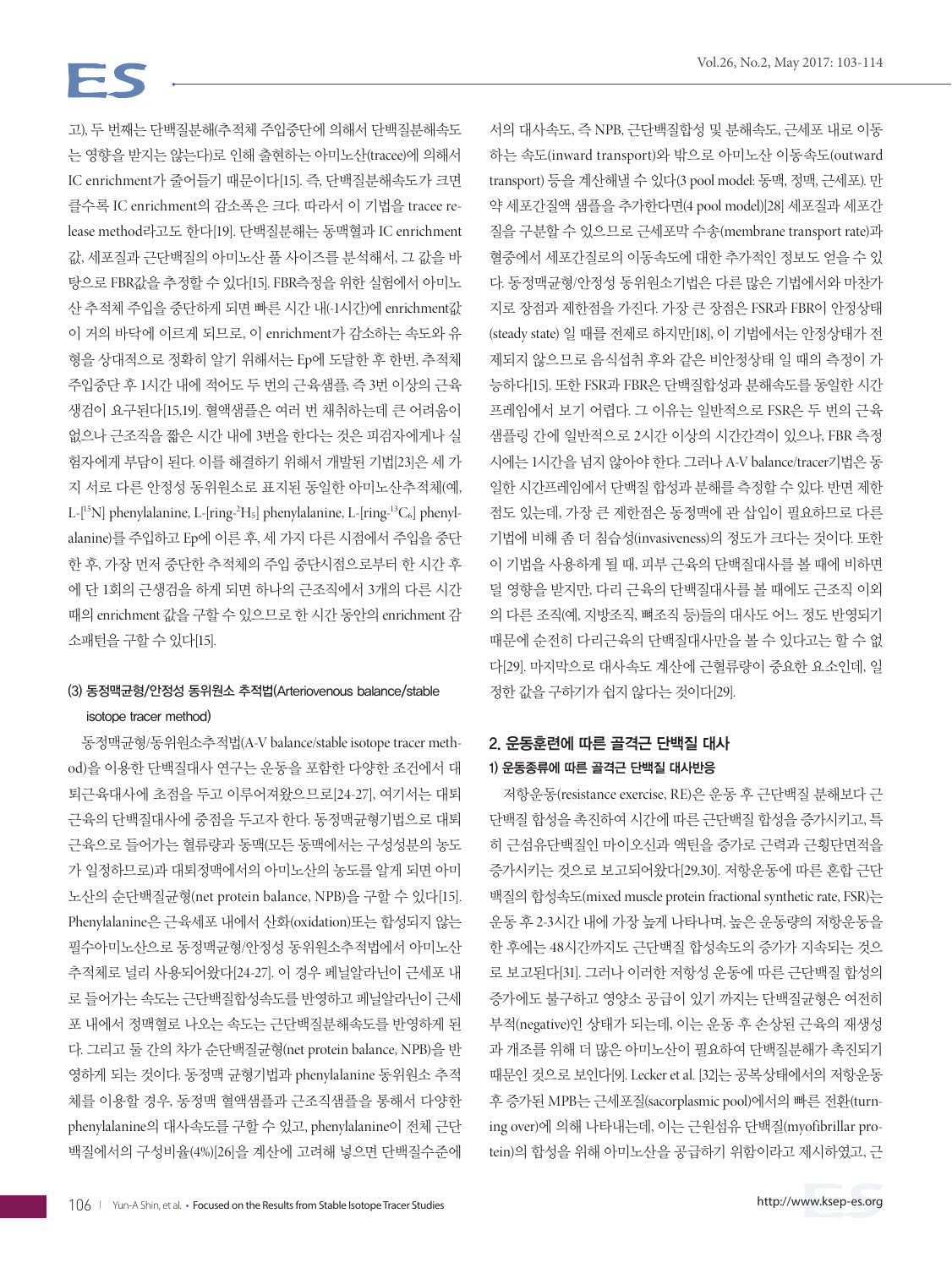

**Fig. 1.** Changes in muscle net protein balance in response to resistance exercise in fasted state (adapted from [9]). In fasted state, muscle net protein balance is negative at rest. Following exercise (3 h, 24 h, 48 h), muscle net protein balance is still negative because the rate of muscle protein breakdown exceeds the rate of muscle protein synthesis. 100 mL leg: leg volume.

세포질 단백질의 전환율은 근원섬유 단백질의 2배 이상인 것으로 보 고되었다[33]. 즉 저항운동이 근단백질 합성을 자극하지만, 근섬유의 재형성을 위해 아미노산의 요구량이 증가하므로 추가적인 단백질의 공급없이 저항성 운동만으로는 근비대 효과를 기대하기는 어려운 것 으로 보고하였다(Fig. 1).

유산소운동(endurance exercise, EE)은 저항운동과 다르게 주로 미 토콘드리아 단백질 대사회전율을 증가시키는 것으로 알려져 있다[34]. 유산소운동에 의한 미토콘드리아 밀도 증가는 산소의 이용 능력을 향 상시켜 피로에 저항하는 능력을 높인다[35,36]. 저항운동훈련과 마찬가 지로[37,38] 유산소운동[39,40]도 운동 후 2-4시간까지 혼합 근단백질 합성을 증가시키는 것으로 보고되고 있다.

그러나 전반적으로 유산소운동은 저항운동에 비해 전신의 근단백 질 대사교환율[41]과 단백질합성[42]의 증가에 덜 효과적인 것으로 보 인다. 그 이유 중 하나는 높은 에너지 사용이 요구되는 유산소운동에 따른 AMPK (AMP-activated protein kinase)의 활성이 근단백질 합성 의 주요한 신호전달경로로 제시되고 있는 mechanistic target of rapamycin (mTOR) 신호경로를 억제하기 때문으로 제시되고 있다[43].

따라서 전반적으로 저항운동이 유산소운동보다는 근원섬유 단백 질 합성 증가를 통해 근비대를 촉진하는 것으로 생각되지만, 저항운 동은 근원섬유 단백질 합성속도를 증가시키고 유산소운동은 미토콘 드리아 단백질 합성속도를 증가시켜 운동종류에 따른 골격근 단백질 대사 반응은 운동 특수성을 나타내는 것으로 보인다. 그러나 추가적인 단백질의 공급없이 이러한 운동 후 근단백질 합성을 통한 근비대 효 과는 제한적일 것으로 사료된다.

# 2) 운동훈련 상태에 따른 골격근 단백질 대사반응

개인의 운동훈련상태는 운동 후 근단백질 합성의 증가폭과 그 증가



**Fig. 2.** Changes in of FSR following a single bout of resistance exercise (adapted from [14]). Following exercise, FSR over 28 h in un-trained leg remained elevated despite the initial increase in FSR in the trained leg.

가 지속되는 시간에 영향을 미치는 것으로 나타났다[44,45]. 장기간의 반복적인 저항운동훈련은 운동 후 근조직으로의 아미노산 공급을 더 욱 원활하게 하며, 근단백질 합성과 관련된 신호전달기전을 더 민감하 게 활성화시켜 근단백질 합성이 더욱 신속하게 일어나도록 하는 것으 로 효과가 있는 것으로 나타났다[12,13]. 반면, 훈련된 사람의 경우는 1 회성 운동 후 근단백질 합성속도의 증가가 그렇지 않은 사람들에 비해 더 빨리 안정상태로 되돌아 오는 것으로 보고되었는데, Tang et al. [14] 은 장기간의 훈련으로 손상된 근육이 더 많기 때문에 손상된 근육의 재생성과 재합성을 위해서 더 많은 아미노산과 단백질이 요구되기 때 문으로 제시하였다(Fig. 2).

최대산소섭취량의 40% 강도에서 트레드밀 걷기운동은 훈련되지 않 은 대상자의 경우엔 근단백질 합성반응을 증가시켰으나[34,42], 훈련된 수영선수들의 경우엔 고강도 수영 운동 후 근단백질 합성은 증가되지 않았다고 보고하였다[45]. 따라서 유산소운동도 훈련상태에 따라 근 단백질 합성은 영향을 받는 것으로 보이며, 이러한 차이는 장기간 유 산소운동 훈련에 따른 안정 시 근단백질 합성속도가 증가되었기 때문 으로 제시되었다[39,40]. 반면, 최대산소섭취량의 75%에서 45분간 한쪽 다리 사이클링을 시킨 후 미토콘드리아 단백질 합성속도와 일부 근세 포질 단백질(sarcoplasmic plasma)의 합성이 훈련상태와 관계 없이 훈 련된 대상자과 훈련되지 않은 대상자 모두에게서 증가되었지만 근원 섬유 단백질의 증가는 나타나지 않았다고 보고되었다[46].

따라서 훈련상태에 따른 골격근 단백질 대사 반응은 장기간의 저항 운동 후에는 훈련된 대상자들의 근단백질 합성이 더 빠르게 시작되지 만 지속시간은 감소되는 것으로 나타나 훈련상태에 따른 차이가 있는 것으로 나타난다. 유산소운동 후 훈련된 대상자의 근단백질 합성은 운동훈련상태에 따른 차이가 없다는 보고와 있다는 보고 등 아직 일 치되지 않는 결론들이 보고된다. 그러나 이러한 변화가 운동훈련 후 안정 시 근단백질 합성속도의 증가와 관련이 있는 것으로 제시되고, 또는 일부 다른 결과들도 보고되고 있음으로 추후 더 많은 연구가 이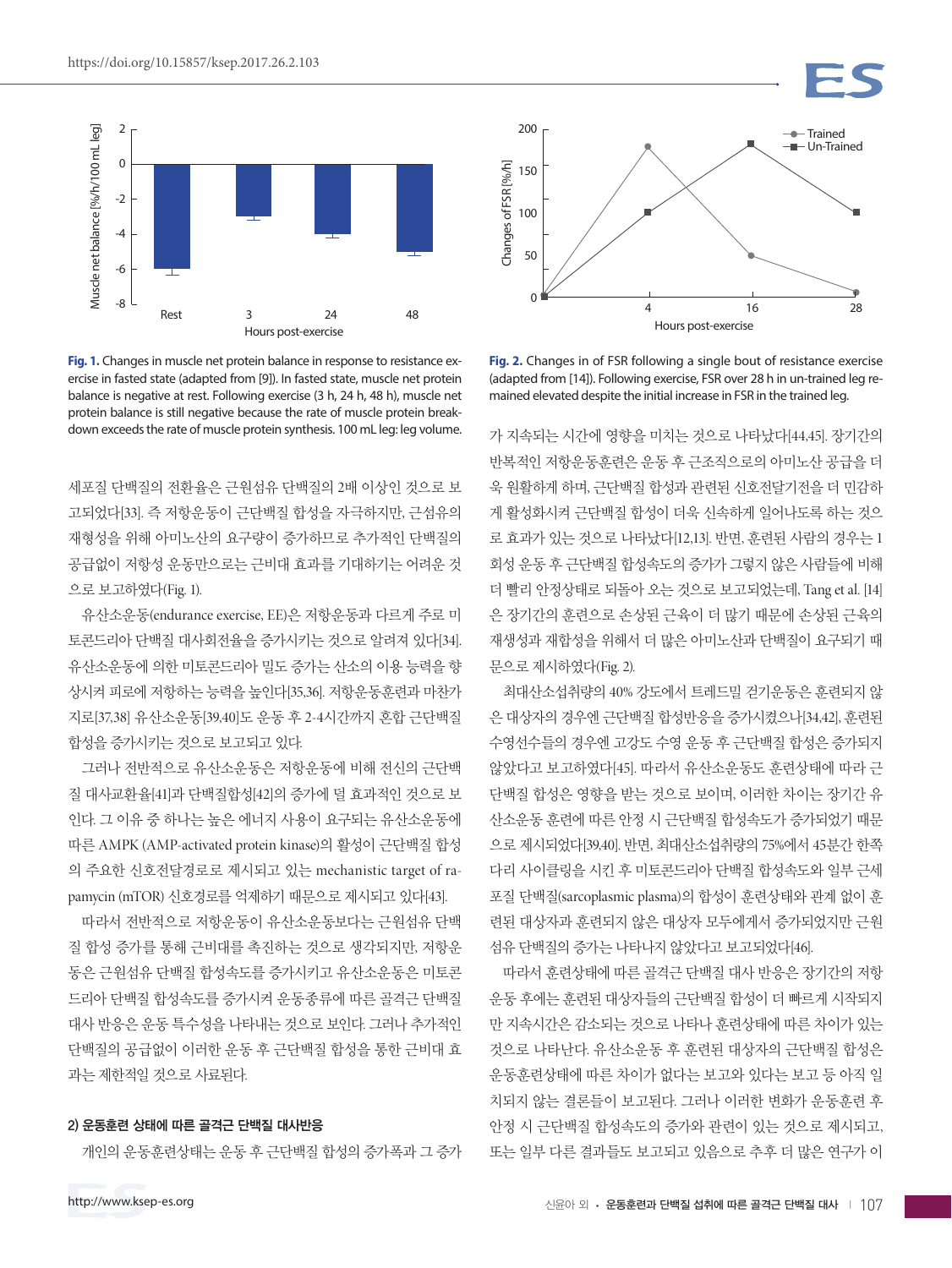루어져야 할 것이다.

### 3) 운동강도에 따른 골격근 단백질 대사 반응

운동 후 근단백질 합성의 증가는 1RM의 약 70%가 될 때까지는 운 동강도에 비례(dose-response relationship)하다가 그 이상의 운동강도 에서는 운동강도가 증가하여도 더 많은 근단백질 합성의 증가가 없는 것으로 제시되었다[45]. 위의 내용과 일치하게, Kraemer et al. [48]은 최 대강도 70% 이상의 고강도 저항운동훈련 후 근육량의 유의한 증가를 보고했다. 이 후 많은 연구에서 근단백질 합성반응을 70-80% 1RM강 도(8-12RM)에서 실시하였다[31,38,49].

그러나 최근의 연구들은 최대강도의 20%에서도 근단백질 합성반응 을 자극할 수 있는 것으로 보고하는데, 저항운동 시 사지의 혈류를 제 한함으로써 저강도에서도 근력증가와 근비대를 유발할 수 있다는 것이 다[12,50]. 근력과 근비대가 저항운동 시 동원되는 운동신경 및 근섬유 종류와 관련이 있으며, 운동 후 근단백질 합성과 근비대는 지근섬유 (Type I)에 비해 속근섬유에서 더 크게 나타나는 것으로 보고되었다[51]. 이는 혈류제한을 통해 대사적 스트레스를 더욱 증가시킴으로써 낮은 강도에서는 동원되지 않는 속근섬유(Type II)를 동원하여[52], 저강도 (30-50% 1RM) 운동에서도 고강도(>70% 1RM) 운동의 근단백질 합성 효과를 냄으로써 근력과 근비대를 유도할 수 있는 것으로 제시하였다.

따라서 운동강도에 따른 골격근 단백질 대사 반응은 고강도 저항성 운동과 혈류를 제한한 저강도 저항성 운동 모두 근단백질 합성을 자 극하여 근력과 근비대를 증가시키는 것으로 나타났다. 그러나 근비대 는 총 운동량(수축과 부하량)에 의해 결정되며[53], 저강도 저항운동이 근비대를 유도하기 위해서는 근피로를 유발하여 속근섬유를 동원할 수 있을 만큼 충분한 자극이 주어져야 하므로[47], 이와 관련된 훈련을 계획할 때는 근단백질 합성을 자극할 수 있는 운동량에 대한 고려가 충분히 이루어져야 할 것이다.

# 3. 식이섭취에 따른 골격근 단백질 대사 1) 아미노산/단백질 섭취에 따른 골격근 단백질 대사 반응

안정 시 공복상태에서는 근단백질분해속도가 합성속도를 초과하 여 NPB는 부적 단백질 균형상태(negative balance)에 있다. 공복상태에 서 저항운동은 근단백질합성을 증가시키지만 분해도 함께 증가시키기 때문에 NPB는 여전히 부적 단백질 균형상태에 있게 된다[13]. 반면 아 미노산/단백질 섭취는 근단백질 합성은 증가시키나 단백질분해의 변 화는 유발하지 않으므로 NPB는 증가시키는데, 이러한 효과는 아미노 산의 종류, 섭취형태, 나이, 호르몬 수준에 따라 다르게 나타난다[54]. 저항운동과 아미노산(특히 필수아미노산) 섭취를 병행할 경우, NPB 를 보다 효과적으로 증가시키는데, 이는 저항운동 또는 아미노산섭취 단독 효과를 합한 수준보다 높게 나타나는 것으로 보고된다(Fig. 3).



RE and AA consumption condition

**Fig. 3.** Changes in muscle net protein synthesis between RE and AA consumption condition(adapted from [52]). This figure shows an interactive effect between RE and AA consumption. Muscle net protein synthesis in the combination of RE and AA is greater than when AA intake in the resting state.

운동 후 단백질 섭취는 근손상과 이에 따른 근력약화를 억제하고 저항운동 후 손상된 근육의 회복을 촉진한다. 또한, 안정 시에 비해 저 항운동은 운동 후 섭취한 아미노산을 근육이 보다 효율적으로 사용 하여 근단백질의 합성을 증가시켜 근육량과 근육의 크기를 증가시킬 수 있는 것으로 제시되었다[53,54]. 이와 같은 아미노산의 섭취에 따른 NPB는 아미노산섭취량에 비례하여 증가하는 것으로 보인다[57,58].

또한, 탄수화물에 추가적인 단백질과 필수아미노산의 섭취는 저항운 동 후 탄수화물만을 섭취한 경우보다 근단백질 합성율을 증가시키는 것으로 보고되었다[59-62]. 단백질/필수아미노산섭취에 추가적으로 탄 수화물섭취 할 경우 인슐린을 증가시키고 이는 저항운동 후 근단백질 분해를 감소시키는 역할을 한다. 근단백질 분해가 감소된 상태에서의 혈중 높은 수준의 아미노산은 근단백질 합성을 증가시키므로 결과적으 로 양적(positive) 단백질 균형상태를 나타내게 된다[60-62].

따라서 공복상태에서의 저항운동은 근단백질합성과 동시에 근단 백질 분해를 증가시켜 근단백질 균형을 감소시키지만, 아미노산의 추 가적인 섭취는 근단백질 균형을 증가시키고 근력과 근비대를 촉진하 는 효과가 있는 것으로 나타났다. 이러한 효과는 섭취한 아미노산의 양에 비례하여 나타나게 되므로 저항운동과 아미노산의 섭취를 병행 하는 것이 동화반응을 촉진하는데 효과적일 것이다.

### 2) 단백질 섭취량과 종류에 따른 골격근 단백질 대사 반응

여러 선행연구들에서 필수아미노산(essential amino acid, EAA)만이 근단백질 합성 촉진의 생리적 작용을 하는 아미노산으로 제시하였다 [61-63]. 필수아미노산의 섭취는 혈중 아미노산의 농도를 빠르게 증가 시키고, 이것은 비필수아미노산(non-essential amino acid)보다 근단백 질 합성을 자극한다[61]. 또한 안정 시와 운동 후 모두 필수아미노산의 양에 비례하여 근단백질 합성을 촉진하는 것으로 보고되었다[33, 63]. 최근 Moore et al. [66]은 저항성 운동 후 근단백질 합성을 최대로 증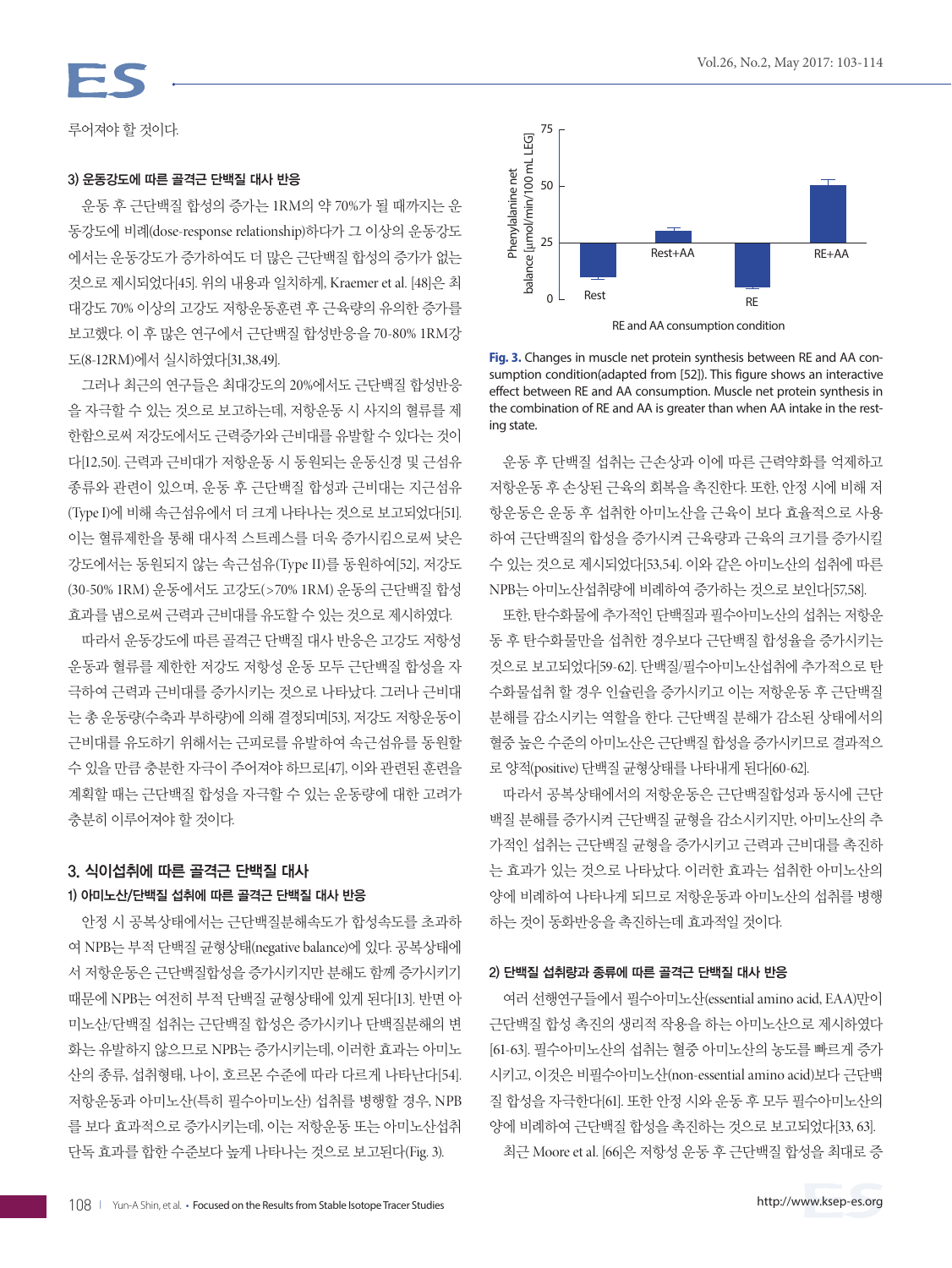가시키기 위해 필요한 필수아미노산 섭취량에 대한 연구를 수행했다. 이 연구에서 저항성 운동 후 피검자들은 0, 5, 10, 20, 40 g의 단백질을 섭취하였는데, 근단백질 합성속도는 20 g의 단백질 섭취량(필수아미노 산 8.6 g 포함)까지 섭취량에 비례하여 증가하였으나 그 이후로는 더 이상의 합성효과는 없었다. 따라서 저항성 운동 후 근단백질 합성을 최대화하기 위해서는 8-10 g의 필수아미노산 섭취가 필요할 것으로 제 시하였다.

근단백질 합성반응은 섭취 후 단백질이 소화되는 속도에 의해서도 영향을 받는 것으로 보인다[67]. 빠르게 소화되는 단백질은 혈중 아미 노산농도를 빠르게 증가시키고 전신 단백질 합성을 증가시키는 효과 가 있는 반면, 느리게 소화되는 단백질은 혈중 아미노산농도를 천천히 증가시키고 이는 주로 전신 단백질분해를 억제하는 효과를 나타내는 것으로 보고 되었다[68]. 이러한 단백질 소화속도에 따른 차이에 대해 Burd et al. [69]은 안정 시와 저항성 운동 후 웨이 단백질이 카제인 단백 질이나 콩 단백질보다 근단백질 합성에 더욱 효과적인 것으로 보고하 였다. 이는 웨이 단백질이 다른 단백질보다 근육단백질의 주성분인 필 수아미노산 류신을 더 많이 포함하고 있으며, 빠르게 소화되기 때문에 근단백질 합성을 촉진시키는 것으로 제시하였다. Hartman et al. [70]은 우유 단백질이 저항운동 후 콩 단백질보다 근단백질 합성을 촉진시키 는 것으로 보고하였다. 그러나 Tipton et al. [7]은 웨이와 카제인 단백질 모두 저항운동 후 순 근단백질 균형을 동일하게 증가시킨다고 보고하 였다. 이는 카제인 단백질이 빠르게 흡수되는 웨이 단백질보다 저항운 동 후 근단백질 분해를 더 많이 억제하기 때문인 것으로 제시하였다.

이와 같이 단백질 소화속도에 따른 근단백질 합성반응은 일치되지 않는 결과들이 보고되는데, Paddon-Jones et al. [72]은 장에서 천천히 소화되는 단백질은 내장에 흡수가 많이 되어 말초로 순환하는 혈액의 아미노산 농도를 증가시키지 못하기 때문에[73] 빠르게 소화되는 단백 질에 비하여 근단백질 합성반응이 낮다고 제시하였다.

요약하자면, 저항성 운동 후 근단백질 합성은 단백질섭취량이 20 g (필수아미노산 8-10 g을 포함)이 될 때가지 단백질섭취량에 비례하여 증가하는 것으로 보이며, 빠르게 소화되는 단백질이 느리게 소화되는 단백질에 비해 근단백질 합성이 보다 효과적으로 촉진되는 것으로 보 인다. 그러나 아직까지 일치되지 않는 결과들이 보고되므로 이와 관련 된 추가적인 연구들이 필요할 것이다.

## 3) 단백질의 섭취 시기에 따른 골격근 단백질 대사 반응

운동 전과 후의 단백질 섭취시기는 오랫동안 저항운동훈련을 하는 선수들과 연구자들에게 근비대를 위한 중요한 요인으로 고려되어 왔 다. 그러나 운동전과 후의 아미노산 섭취에 따른 근단백질 합성효과는 일치되지 않는 결과들이 보고되고 있다. Tipton et al. [74]은 단백질섭 취 시기가 운동 전과 후에 관계없이 근단백질합성을 유사하게 증가시

켰다고 보고 하였다. Rasmussen et al. [75]도 운동 후 1시간과 3시간 후 근단백질 합성속도를 비교하였으나 차이가 없다고 하였다. Hartman et al. [70]은 운동 직후와 2시간 후에 단백질섭취를 한 경우를 비교한 결 과, 운동 직후 섭취했을 경우 근육량과 근섬유 비대가 더 크게 증가한 것으로 보고하였다.

반면, Wolfe [76]는 운동 전 6 g 필수아미노산과 35 g의 포도당을 혼 합해서 섭취한 경우 운동 직후 섭취하는 것보다 운동하는 동안 근육 으로 아미노산의 전달과 흡수를 증가시켰으며, 운동 후 1시간 동안 더 큰 근단백질 합성 반응을 촉진하여 순 근육단백질 균형이 더 많이 증 가했다고 보고하였다[61]. 이에 상응하게 Esmarck et al. [77]은 노인을 대상으로 한 연구에서, 운동 직후 단백질/탄수화물/지방이 포함된 혼 합음료를 섭취한 경우에 비해 2시간이 지난 후 섭취한 경우 근력이 덜 증가하였다고 보고하였다.

이와 같이 단백질 섭취시기에 대한 근단백질 합성효과는 아직까지 연구결과들이 일치되지는 않고 있지만, 운동 후 가능한 빠른 시간 내 에 단백질을 섭취하는 것이 근육으로 아미노산의 전달과 흡수 및 이 용을 통한 근단백질 합성을 증가시키는 것으로 제시되고 있다[69].

### 4) 훈련상태에 따른 단백질 섭취량

북미에서는 일반인들의 단백질 섭취권고량(recommended dietary allowance, RDA)은 0.8 g/kg/day이지만[78], 저항성 운동 훈련을 수행하 는 운동선수나 규칙적인 운동을 하는 사람들의 단백질 섭취량은 좌업 생활을 하는 사람들보다는 더 많아야 할 것으로 제시하고 있다. 이는 장기간의 저항운동 훈련동안 제지방량과 근비대를 위해서는 순 단백 질 균형이 증가된 상태가 유지되어야 하는데[71], 저항운동, 특히 신장 성 운동 후, 손상된 근육을 회복하기 위해서는 더 많은 단백질이 요구 되므로 선수들은 제지방량을 증가시키기 위해서 단백질 섭취를 증가 시켜야 한다는 것이다[79,80]. 또한, 고강도로 훈련된 파워리프터와 보 디빌더와 같이 높은 근육량을 가진 사람들은 안정 시 단백질 대사전 환율이 높기 때문에 좌업생활인보다 단백질 요구량이 증가하고, 순 근 단백질 균형을 양적(positive)으로 유지하기 위해서는 1일 1.6-1.8 g/kg 을 섭취해야 한다고 권고하고 있다[81].

Tarnopolsky et al. [82]은 저항성 운동훈련을 하는 사람들에게 추가 적인 단백질 섭취는 훈련초기에 근비대를 유도한다고 하였고, Tipton et al. [9]은 저항운동 후 단백질 섭취는 근단백질 분해를 감소시키고 근 단백질 합성을 증가시켜 순 단백질 균형을 보다 효과적으로 증가시킨 다고 보고하였다. 그러나 저항성 운동 시 훈련된 선수들에게 단백질 섭취가 추가적인 효과를 가져온다는 보고[62,83]와 효과가 없다는 보 고[84,85] 등 일치되지 않는 결과들이 보고되는데, Kraemer et al. [58]은 훈련된 사람들에게 며칠간의 단백질 보충제 섭취는 훈련 양이나 강도 와 상관없이 저항운동의 효과에 영향을 주지 않지만, 장기간 동안의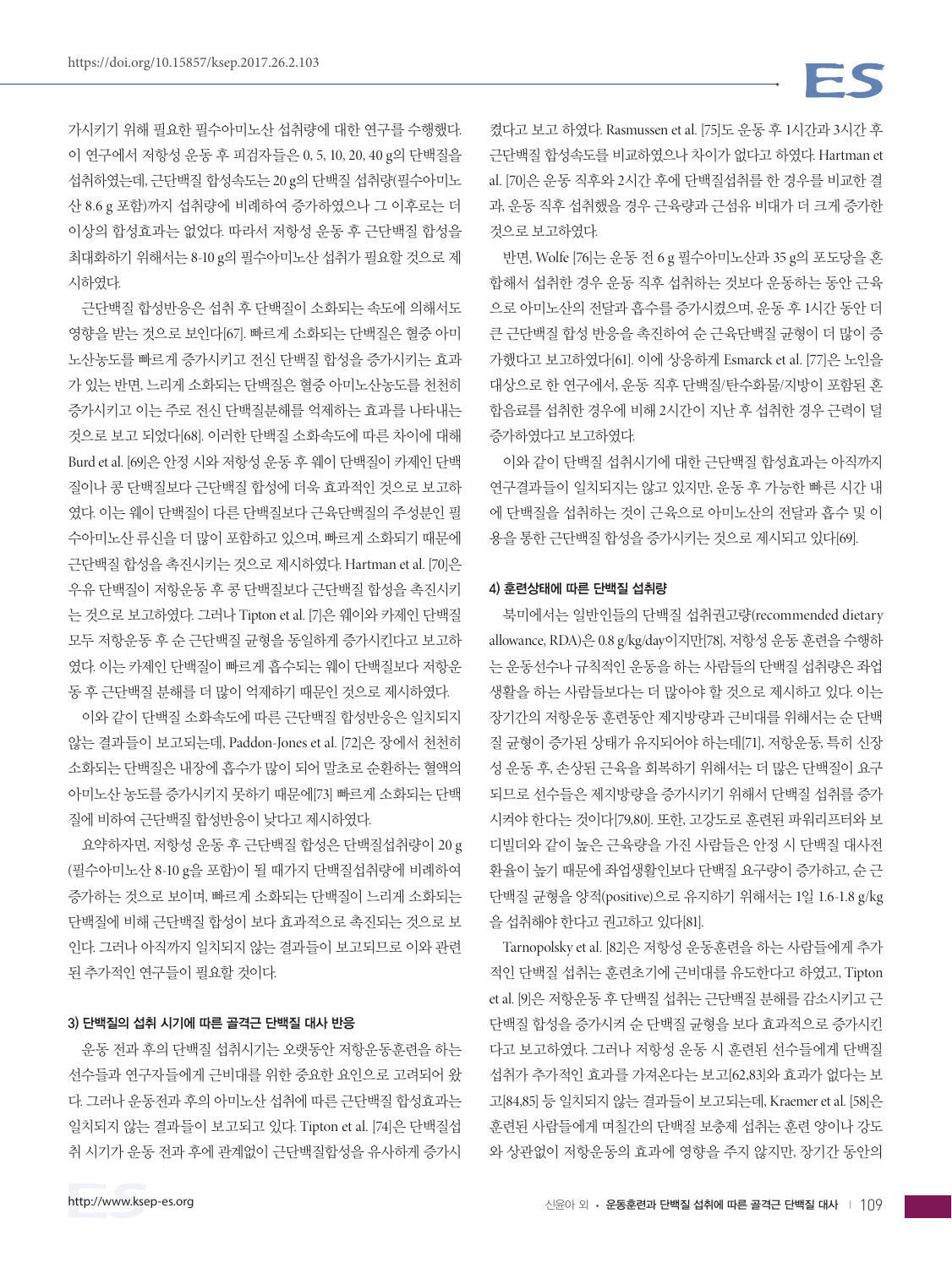보충제 섭취는 효과를 증가시킨다고 하였다.

이와 같이 규칙적으로 운동하거나 훈련된 선수들은 그렇지 않은 사 람들에 비해 안정 시 단백질 대사전환율(합성과 분해)이 높고, 근 손 상을 회복하기 위해 더 많은 단백질 섭취가 필요한 것으로 보인다. 그 러나, 단백질요구량은 운동강도, 기간, 빈도, 그리고 개인의 훈련상태 에 따라 다르므로 이를 고려하여 단백질을 섭취함으로써 효과적으로 저항훈련효과를 증대시킬 수 있을 것으로 사료된다.

# 결 론

이 연구는 운동과 관련하여 골격근 단백질 대사에 영향을 줄 수 있 는 요인들, 식이섭취 방법 및 종류에 따른 근단백질 합성반응을 안정성 동위원소 추적체법을 이용한 연구결과를 고찰한 결과 다음과 같은 결 론을 내렸다. 저항운동은 근원섬유 단백질 합성속도를 증가시키고 유 산소운동은 미토콘드리아 단백질 합성속도를 증가시켜 운동종류에 따 른 골격근 단백질 대사 반응은 운동 특수성을 나타내며, 운동훈련상태 와 운동강도에 따른 차이가 있는 것으로 보인다. 그러나 공복상태에서 저항운동은 근단백질합성을 증가시키지만 분해도 함께 증가시키기 때 문에 여전히 부적 단백질균형상태에 있게 되므로 저항운동과 아미노 산의 섭취를 병행할 경우 보다 효과적인 것으로 보인다. 단백질요구량 은 운동강도, 기간, 빈도, 그리고 개인의 훈련상태에 따라 차이를 나타 내며, 단백질의 질(즉, 상대적인 필수아미노산의 양)과 나이 등에 의해 서도 영향을 받으므로, 이러한 요소들을 고려하여 단백질을 섭취함으 로써 효과적으로 저항훈련효과를 증대시킬 수 있을 것으로 사료된다. 또한 성별에 따라서도 근단백질 합성반응은 달라지는데 아직까지 다 양한 결과들이 보고되고 있으며 훈련량에 따른 결과도 일치되지 않는 결과가 보고되고 있고, 노화와 질병에 따른 연구에 비하여 운동선수들 에 대한 연구는 부족한 실정이므로 이와 관련된 추가적인 운동과 단백 질 섭취에 관한 연구가 이루어져야 할 것으로 제시하는 바이다.

# **REFERENCES**

- 1. Loos R, Thomis M, Maes HH, Beunen G, Claessens AL, et al. Gender-specific regional changes in genetic structure of muscularity in early adolescence. Journal of Applied Physiology 1997;82(6):1802- 1810.
- 2. Thomis MA, Van Leemputte M, Maes HH, Blimkie CJ, Claessens AL, et al. Multivariate genetic analysis of maximal isometric muscle force at different elbow angles. Journal of Applied Physiology 1997;82(3): 959-967.
- 3. Seeman E, Hopper JL, Young NR, Formica C, Goss P, et al. Do genetic
- 4. Bohé J, Low A, Wolfe RR, Rennie MJ. Human muscle protein synthesis is modulated by extracellular, not intramuscular amino acid availability: A dose-response study. The Journal of Physiology 2003;552(1): 315-324.
- 5. Cuthbertson D, Smith K, Babraj J, Leese G, Waddell T, et al. Anabolic signaling deficits underlie amino acid resistance of wasting, aging muscle. FASEB Journal 2005;19(3):422-424.
- 6. Bodine SC. mTOR signaling and the molecular adaptation to resistance exercise. Medicine and Science in Sports and Exercise 2006; 38(11):1950-1957.
- 7. Rennie MJ, Wackerhage H, Spangenburg EE, Booth FW. Control of the size of the human muscle mass. Annual Review of Physiology 2004; 66:799-828.
- 8. Phillips SM, Atkinson SA, Tarnopolsky MA, MacDougall JD. Gender differences in leucine kinetics and nitrogen balance in endurance athletes. Journal of Applied Physiology 1993;75(5):2134-2141.
- 9. Kraemer WJ, Fleck SJ, Callister R, Shealy M, Dudley GA, et al. Training responses of plasma beta-endorphin, adrenocorticotropin, and cortisol. Medicine and Science in Sports and Exercise 1989;21(2):146- 153.
- 10. Tipton KD, Elliott TA, Cree MG, Wolf SE, Sanford AP, et al. Ingestion of casein and whey proteins results in muscle anabolism after resistance exercise. Medicine and Science in Sports and Exercise 2004; 36(12):2073-2081.
- 11. Børsheim E, Tipton KD, Wolf SE, Wolfe RR. Essential amino acids and muscle protein recovery from resistance exercise. American Journal of Physiology Endocrinal Metabolism 2002;283(4):E648-657.
- 12. Fujita S, Dreyer HC, Drummond MJ, Glynn EL, Cadenas JG, et al. Nutrient signaling in the regulation of human muscle protein synthesis. The Journal of Physiology 2007;582(2):813-823.
- 13. Koopman R, Pennings B, Zorenc AH, van Loon LJ. Protein ingestion further augments S6K1 phosphorylation in skeletal muscle following resistance type exercise in males. Journal of Nutrition 2007;137(8): 1880-1886.
- 14. Tang JE, Perco JG, Moore DR, Wilkinson SB, Phillips SM. Resistance training alters the response of fed state mixed muscle protein synthesis in young men. American Journal of Physiology. Regulatory, Integrative and Comparative Physiology 2008;294(1):R172-178.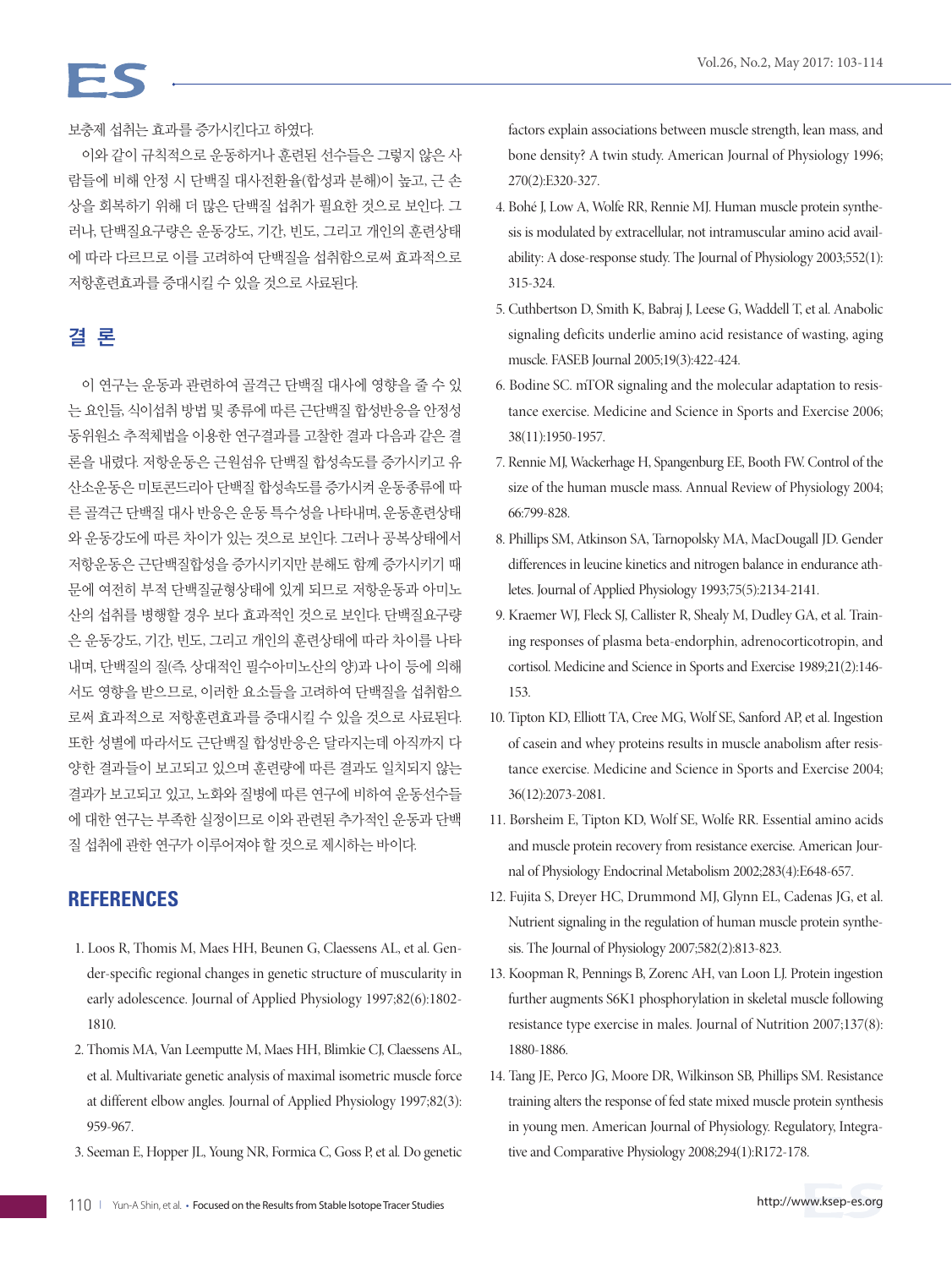- 15. Wolfe RR, Chinkes DL. Isotope tracers in metabolic research. 2nd ed. Hoboken, New Jersey: John Wiley & Sons, Inc, 2005.
- 16. Kim IY, Schutzler S, Schrader A, Spencer H, Kortebein P, et al. Quantity of dietary protein intake, but not pattern of intake, affects net protein balance primarily through differences in protein synthesis in older adults. American Journal of Physiology Endocrinal Metabolism 2015; 308(1):E21-28.
- 17. Kim IY, Suh SH, Lee IK, Wolfe RR. Applications of stable, nonradioactive isotope tracers in vivo human metabolic research. Experimental Molecule Medicine 2016;48(1):e203.
- 18. Baumann PQ, Stirewalt WS, O'Rourke BD, Howard D, Nair KS. Precursor pools of protein synthesis: a stable isotope study in a swine model. American Journal of Physiology-Endocrinology and Metabolism 1994;267(2):E203-209.
- 19. Zhang XJ, Chinkes DL, Sakurai Y, Wolfe RR. An isotopic method for measurement of muscle protein fractional breakdown rate in vivo. American Journal of Physiology 1996;270(5):E759-767.
- 20. Jaleel A, Short KR, Asmann YW, Klaus KA, Morse DM, et al. In vivo measurement of synthesis rate of individual skeletal muscle mitochondrial proteins. American Journal of Physiology-Endocrinology and Metabolism 2008;295(5):E1255-1268.
- 21. Burd NA, Andrews RJ, West DWD, Little JP, Cochran AJR, et al. Muscle time under tension during resistance exercise stimulates differential muscle protein sub-fractional synthetic responses in men. The Journal of Physiology 2012;590(2):351-362.
- 22. Kim IY, Schutzler S, Schrader A, Spencer HJ, Azhar G, et al. The anabolic response to a meal containing different amounts of protein is not limited by the maximal stimulation of protein synthesis in healthy young adults. American Journal of Physiology Endocrinal Metabolism 2016;310(1):E73-80.
- 23. Zhang XJ, Chinkes DL, Wolfe RR. Measurement of muscle protein fractional synthesis and breakdown rates from a pulse tracer injection. American Journal of Physiology Endocrinal Metabolism 2002;283(4): E753-764.
- 24. Biolo G, Chinkes D, Zhang XJ, Wolfe RR. Harry M. Vars Research Award: A new model to determine in vivo the relationship between amino acid transmembrane transport and protein kinetics in muscle. Journal of Parenteral and Enteral Nutrition 1992;16(4):305-315.
- 25. Biolo G, Fleming RY, Maggi SP, Wolfe RR. Transmembrane transport and intracellular kinetics of amino acids in human skeletal muscle. American Journal of Physiology 1995;268(1):E75-84.
- 26. Biolo G, Tipton KD, Klein S, Wolfe RR. An abundant supply of amino acids enhances the metabolic effect of exercise on muscle protein. American Journal of Physiology 1997;273(1):E122-129.
- 27. Volpi E, Sheffield-Moore M, Rasmussen BB, Wolfe RR. Basal muscle amino acid kinetics and protein synthesis in healthy young and older men. JAMA 2001;286(10):1206-1212.
- 28. Miller S, Chinkes D, MacLean DA, Gore D, Wolfe RR. In vivo muscle amino acid transport involves two distinct processes. American Journal of Physiology Endocrinal Metabolism 2004;287(1):E136-141.
- 29. Hasten DL, Pak-Loduca J, Obert KA, Yarasheski KE. Resistance exercise acutely increases MHC and mixed muscle protein synthesis rates in 78-84 and 23-32 yr olds. American Journal of Physiology Endocrinology and Metabolism 2000;278(4):E620-626.
- 30. Balagopal P, Schimke JC, Ades P, Adey D, Nair KS. Age effect on transcript levels and synthesis rate of muscle MHC and response to resistance exercise. American Journal of Physiology Endocrinology and Metabolism 2001;280(2):E203-208.
- 31. Phillips SM, Tipton KD, Aarsland A, Wolf SE, Wolfe RR. Mixed muscle protein synthesis and breakdown after resistance exercise in humans. American Journal of Physiology 1997;273(1):E99-107.
- 32. Lecker SH, Solomon V, Mitch WE, Goldberg AL. Muscle protein breakdown and the critical role of the ibiquitin-proteasome pathway in normal and disease states. Journal of Nutrition 1999;129(1):227S-237S.
- 33. Cuthbertson D, Smith K, Babraj J, Leese G, Waddell T, et al. Anabolic signaling deficits underlie amino acid resistance of wasting, aging muscle. Federation of American Societies for Experimental Biology Journal 2005;19(3):422-424.
- 34. Sheffield-Moore M, Yeckel CW, Volpi E, Wolf SE, Morio B, et al. Postexercise protein metabolism in older and younger men following moderate-intensity aerobic exercise. American Journal of Physiology Endocrinology and Metabolism 2004;287(3):E513-522.
- 35. Hoppeler H, Lüthi P, Claassen H, Weibel ER, Howald H. The ultrastructure of the normal human skeletal muscle. A morphometric analysis on untrained men, women and well-trained orienteers. Pflügers Archiv European Journal of Physiology 1973;344(3):217-232.
- 36. Fink WJ, Costill DL, Pollock ML. Submaximal and maximal working capacity of elite distance runners. Part II. Muscle fiber composition and enzyme activities. Annals of the New York Academy of Sciences 1977;301(1):323-327.
- 37. Phillips SM, Parise G, Roy BD, Tipton KD, Wolfe RR, et al. Resistance-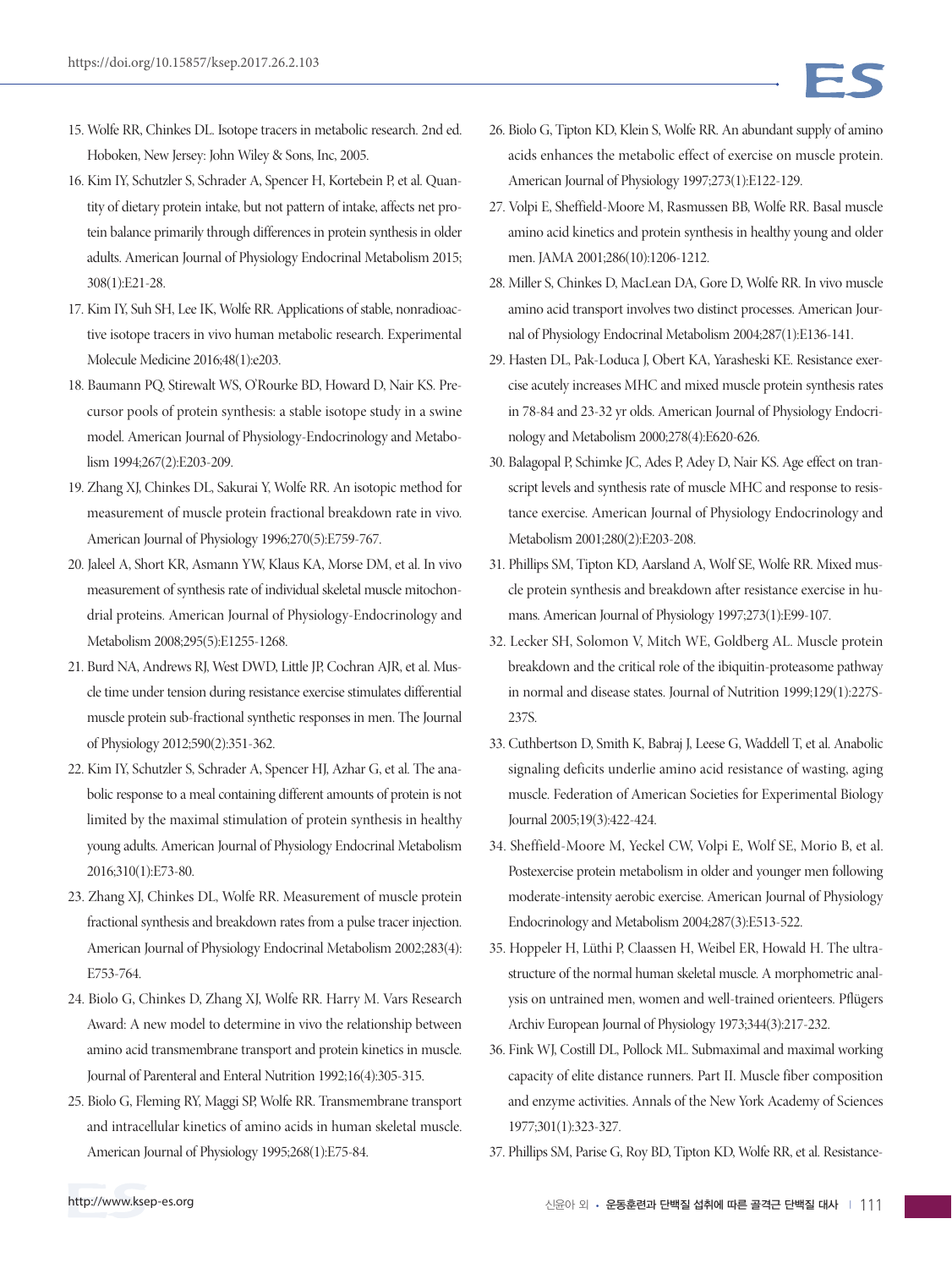training-induced adaptations in skeletal muscle protein turnover in the fed state. Canadian Journal of Physiology and Pharmacology 2002;80(11):1045-1053.

- 38. Kim PL, Staron RS, Phillips SM. Fasted-state skeletal muscle protein synthesis after resistance exercise is altered with training. The Journal of Physiology 2005;568(1):283-290.
- 39. Short KR, Vittone JL, Bigelow ML, Proctor DN, Nair KS. Age and aerobic exercise training effects on whole body and muscle protein metabolism. American Journal of Physiology Endocrinology and Metabolism 2004;286(1):E92-101.
- 40. Pikosky MA, Gaine PC, Martin WF, Grabarz KC, Ferrando AA, et al. Aerobic exercise training increases skeletal muscle protein turnover in healthy adults at rest. Journal of Nutrition 2006;136(2):379-383.
- 41. Rennie MJ, Edwards RH, Krywawych S, Davies CT, Halliday D, et al. Effect of exercise on protein turnover in man. Clinical Science 1981; 61(5):627-639.
- 42. Carraro F, Stuart CA, Hartl WH, Rosenblatt J, Wolfe RR. Effect of exercise and recovery on muscle protein synthesis in human subjects. American Journal of Physiology 1990;259(4):E470-476.
- 43. Bolster DR, Crozier SJ, Kimball SR, Jefferson LS. AMP-activated protein kinase suppresses protein synthesis in rat skeletal muscle through down-regulated mammalian target of rapamycin (mTOR) signaling. The Journal of Biological Chemistry 2002;277(27):23977-23980.
- 44. Rasmussen BB, Phillips SM. Contractile and nutritional regulation of human muscle growth. Exercise and Sport Sciences Reviews 2003; 31(3):127-131.
- 45. Tipton KD, Ferrando AA, Williams BD, Wolfe RR. Muscle protein metabolism in female swimmers after a combination of resistance and endurance exercise. Journal of Applied Physiology 1996;81(5):2034- 2038.
- 46. Wilkinson SB, Phillips SM, Atherton PJ, Patel R, Yarasheski KE, et al. Differential effects of resistance and endurance exercise in the fed state on signalling molecule phosphorylation and protein synthesis in human muscle. The Journal of Physiology 2008;586(15):3701-3717.
- 47. Kumar V, Selby A, Rankin D, Patel R, Atherton P, et al. Age-related differences in the dose-response relationship of muscle protein synthesis to resistance exercise in young and old men. The Journal of Physiology 2008;587(1):211-217.
- 48. Kraemer WJ, Ratamess NA. Fundamentals of resistance training: progression and exercise prescription. Medicine and Science in Sports and Exercise 2004;36(4):674-688.
- 49. Dreyer HC, Fujita S, Cadenas JG, Chinkes DL, Volpi E, Rasmussen BB. Resistance exercise increases AMPK activity and reduces 4E-BP1 phosphorylation and protein synthesis in human skeletal muscle. The Journal of Physiology 2006;576(2):613-624.
- 50. Takarada Y, Takazawa H, Sato Y, Takebayashi S, Tanaka Y, et al. Effects of resistance exercise combined with moderate vascular occlusion on muscular function in humans. Journal of Applied Physiology 2000; 88(6):2097-2106.
- 51. Koopman R, Zorenc AH, Gransier RJ, Cameron-Smith D, van Loon LJ. Increase in S6K1 phosphorylation in human skeletal muscle following resistance exercise occurs mainly in type II muscle fibers. American Journal of Physiology Endocrinology and Metabolism 2006;290(6):E1245-1252.
- 52. Moritani T, Sherman WM, Shibata M, Matsumoto T, Shinohara M. Oxygen availability and motor unit activity in humans. European Journal of Applied Physiology 1992;64(6):552-556.
- 53. Goldspink G, Howells KF. Work-induced hypertrophy in exercised normal muscles of different ages and the reversibility of hypertrophy after cessation of exercise. The Journal of Physiology 1974;239(1):179- 193.
- 54. Wolfe RR. Regulation of muscle protein by amino acids. Journal of Nutrition 2002;132(10):3219S-32124S.
- 55. Kraemer WJ, Ratamess NA, Volek JS, Häkkinen K, Rubin MR, et al. The effects of amino acid supplementation on hormonal responses to resistance training overreaching. Metabolism 2006;55(3):282-291.
- 56. Ratamess NA, Kraemer WJ, Volek JS, Rubin MR, Gómez AL, et al. The effects of amino acid supplementation on muscular performance during resistance training overreaching. The Journal of Strength & Conditioning Research 2003;17(2):250-258.
- 57. Tarnopolsky MA, Atkinson SA, MacDougall JD, Chesley A, Phillips S, Schwarcz HP. Evaluation of protein requirements for trained strength athletes. Journal of Applied Physiology 1992;73(5):1986-1995.
- 58. Roy BD, Fowles JR, Hill R, Tarnopolsky MA. Macronutrient intake and whole body protein metabolism following resistance exercise. Medicine and Science in Sports and Exercise 1997;32(8):1412-1418.
- 59. Koopman R, Wagenmakers AJ, Manders RJ, Zorenc AH, Senden JM, et al. Combined ingestion of protein and free leucine with carbohydrate increases postexercise muscle protein synthesis in vivo in male subjects. American Journal of Physiology Endocrinology and Metabolism 2005;288(4):E645-653.
- 60. Kraemer WJ, Volek JS, Bush JA, Putukian M, Sebastianelli WJ. Hor-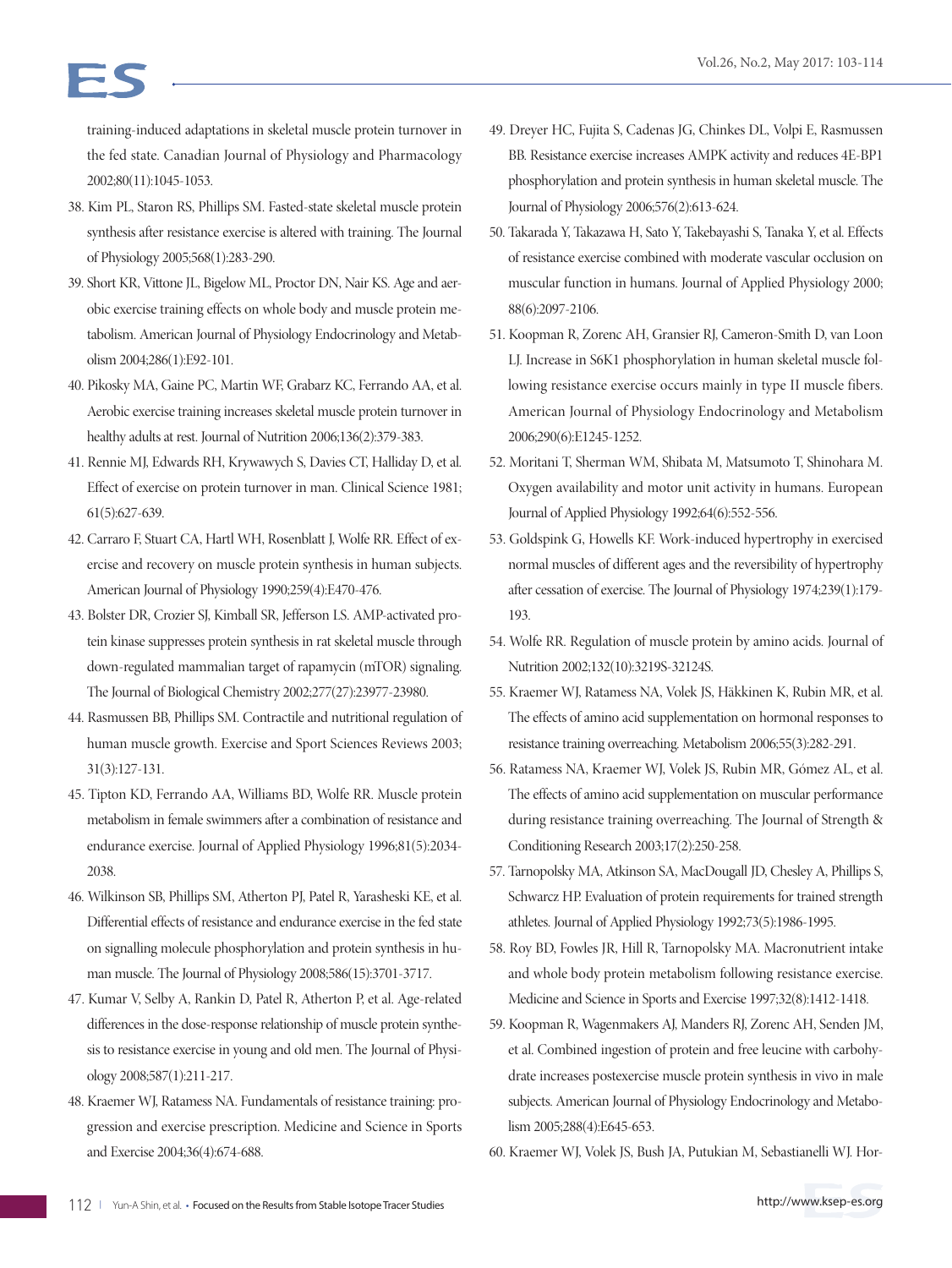monal responses to consecutive days of heavy-resistance exercise with or without nutritional supplementation. Journal of Applied Physiology 1998;85(4):1544-1555.

- 61. Volek JS, Kraemer WJ, Bush JA, Incledon T, Boetes M. Testosterone and cortisol in relationship to dietary nutrients and resistance exercise. Journal of Applied Physiology 1997;82(1):49-54.
- 62. Bird SP, Tarpenning KM, Marino FE. Independent and combined effects of liquid carbohydrate/essential amino acid ingestion on hormonal and muscular adaptations following resistance training in untrained men. European Journal of Applied Physiology 2006;97(2):225- 238.
- 63. Børsheim E, Tipton KD, Wolf SE, Wolfe RR. Essential amino acids and muscle protein recovery from resistance exercise. American Journal of Physiology Endocrinology and Metabolism 2002;283(4):E648- E657.
- 64. Tipton KD, Gurkin BE, Matin S, Wolfe RR. Nonessential amino acids are not necessary to stimulate net muscle protein synthesis in healthy volunteers. The Journal of Nutritional Biochemistry 1999;10(2):89-95.
- 65. Volpi E, Kobayashi H, Sheffield-Moore M, Mittendorfer B, Wolfe RR.. Essential amino acids are primarily responsible for the amino acid stimulation of muscle protein anabolism in healthy elderly adults. American Journal of Clinical Nutrition 2003;78(2):250-258.
- 66. Moore DR, Robinson MJ, Fry JL, Tang JE, Glover EI, et al. Ingested protein dose response of muscle and albumin protein synthesis after resistance exercise in young men. The American Journal of Clinical Nutrition 2009;89(1):161-168.
- 67. Bos C, Metges CC, Gaudichon C, Petzke KJ, Pueyo ME, et al. Postprandial kinetics of dietary amino acids are the main determinant of their metabolism after soy or milk protein ingestion in humans. Journal of Nutrition 2003;133(5):1308-1315.
- 68. Dangin M, Boirie Y, Garcia-Rodenas C, Gachon P, Fauquant J, et al. The digestion rate of protein is an independent regulating factor of postprandial protein retention. American Journal of Physiology Endocrinology and Metabolism 2001;280(2):E340-348.
- 69. Burd NA, Tang JE, Moore DR, Phillips SM. Exercise training and protein metabolism: influences of contraction, protein intake, and sexbased differences. Journal of Applied Physiology 2009;106(5):1692- 1701.
- 70. Hartman JW, Tang JE, Wilkinson SB, Tarnopolsky MA, Lawrence RL, et al. Consumption of fat-free fluid milk after resistance exercise promotes greater lean mass accretion than does consumption of soy or
- 71. Tipton KD, Borsheim E, Wolf SE, Sanford AP, Wolfe RR. Acute response of net muscle protein balance reflects 24-h balance after exercise and amino acid ingestion. American Journal of Physiology Endocrinology and Metabolism 2003;284(1):E76-89.
- 72. Paddon-Jones D, Børsheim E, Wolfe RR. Potential ergogenic effects of arginine and creatine supplementation. Journal of Nutrition 2004; 134(10):2888S-2894S.
- 73. Volpi E, Mittendorfer B, Wolf SE, Wolfe RR. Oral amino acids stimulate muscle protein anabolism in the elderly despite higher first-pass splanchnic extraction. American Journal of Physiology 1999;277(3): E513-20.
- 74. Tipton KD, Elliott TA, Cree MG, Aarsland AA, Sanford AP, Wolfe RR. Stimulation of net muscle protein synthesis by whey protein ingestion before and after exercise. American Journal of Physiology Endocrinology and Metabolism 2007;292(1):E71-76.
- 75. Ratamess NA, Kraemer WJ, Volek JS, Rubin MR, Gómez AL, et al. The effects of amino acid supplementation on muscular performance during resistance training overreaching. The Journal of Strength & Conditioning Research 2003;17(2):250-258.
- 76. Wolfe RR. Skeletal muscle protein metabolism and resistance exercise. Journal of Nutrition 2006;136(2):525S-528S.
- 77. Esmarck B, Andersen JL, Olsen S, Richter EA, Mizuno M, et al. Timing of postexercise protein intake is important for muscle hypertrophy with resistance training in elderly humans. The Journal of Physiology 2001;535(1):301-311.
- 78. Kurka JM, Vezina J, Brown DD, Schumacher J, Cullen RW, et al. Combined increases in muscle-strengthening activity frequency and protein intake reveal graded relationship with fat-free mass percentage in U.S. adults, NHANES (1999-2004). The Journal of Frailty Aging 2015; 4(1):26-33.
- 79. Gibala MJ, Interisano SA, Tarnopolsky MA, Roy BD, MacDonald JR, et al. Myofibrillar disruption following acute concentric and eccentric resistance exercise in strength-trained men. Canadian Journal of Physiology and Pharmacology 2000;78(8):656-661.
- 80. Kraemer WJ, Ratamess NA, Volek JS, Häkkinen K, Rubin MR, et al. The effects of amino acid supplementation on hormonal responses to resistance training overreaching. Metabolism 2006;55(3):282-291.
- 81. Fielding RA, Parkington J. What are the dietary protein requirements of physically active individuals? New evidence on the effects of exer-